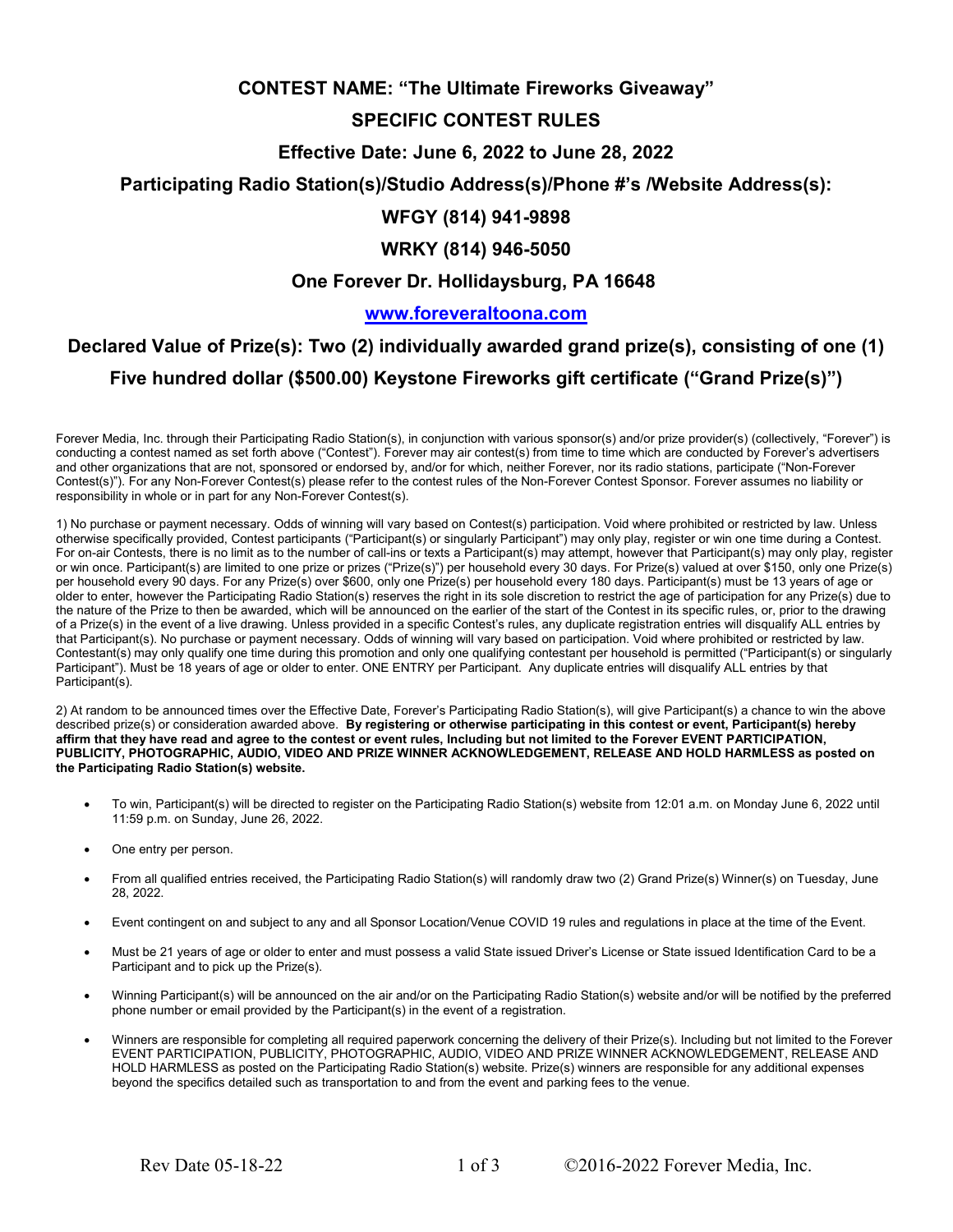- Prize(s) may be time sensitive. Unless otherwise notified by the Participating Radio Station(s), winner(s) must pick up their Prize(s) on the earlier of: (i) noon two (2) business days prior to the date of a time specific contest, concert, or event, or (ii) thirty (30) days from the Prize(s) award. Proper photo ID will be required to pick up a Prize(s) at the Participating Radio Station(s) or, in the event that a specific Prize(s) must be picked up at a venue will call window, proper Photo ID for that Winner will be required. Winners are hereby advised and acknowledge that Event admission Prize(s) may be issued by the Prize(s) Event Venue in e-ticket or other electronic delivery form, which would require Winners to supply a valid email address to Forever in advance. Winners are responsible for notifying Forever of their receipt of any electronic tickets and agrees to hold Forever harmless from and any all claims regarding the electronic transmittal of any Venue electronic ticket failure or discrepancy.
- If any concert or event is cancelled, no other Prize(s) will be substituted.
- Prize(s) encompassing Restaurant gift certificate(s) have no cash value and may have redemption restrictions such as not being redeemable for purchase of alcohol and/or the gratuity. All restaurant gift certificates Prize(s) Winners are responsible for confirming with the particular restaurant gift certificate venue regarding any restrictions prior to use.
- Winners are responsible for completing all required paperwork concerning the delivery of their Prize(s). Any Forever Contest(s) winner who during the course of a calendar year wins more than \$600 in prizes in the aggregate from Forever and/or a participating Vendor or Sponsor for those Contest(s) will receive an IRS Form 1099 from Forever, or as otherwise specifically provided in the rules for that Contest.
- **Prize(s) that might include either a specific or random prize that includes the award of event tickets to a concert venue or other event ("Event") may have varying de minimus declared values that exceed the \$200 Declared Value of Prize(s). In addition, this type of Event may also include a meet and greet and/or backstage pass and/or VIP opportunity on a case-by-case basis. If a meet and greet, backstage pass opportunity is available for a particular Event it will be announced in advance of that Event, and the value of the meet and greet and/or backstage pass will be declared at 150% of the base floor premium seat and included as an add on to the per ticket value ("Prize(s)").**
- All Contest Participant(s) are also advised that any Prize(s) for a particular Forever Contest may be supplied by a Record Label, Event Promoter, or other type Sponsor ("Prize(s) Provider"). In such case where the Prize(s) Provider is not a traditional over the air advertiser, the Participating Radio Stations will advise such over the air, during the contest at random times.
- The Forever Participating Radio Station(s) may from time to time work in conjunction with artists, concert promoters and various venues throughout our listening area to provide contestants the opportunity to win tickets and sometimes meet performers or personalities backstage and/or communicate with the performers or personalities via internet or social media as part of a contest or promotion. In such case, the Participating Radio Station(s) will be notified not later than 24 hours prior to the event where possible. This opportunity is at all times subject to the sole discretion of the performer and the controlling venue or the Participating Radio Station(s) and subject to change at any time. With this in mind, there may be situations where the Forever Participating Radio Station(s) and the promoter and/or the venue cannot be held liable for, including but not limited to: changes to the time, place, method, procedure, acts of god, technical or logistical difficulties or cancellation of the event and or applicable interface with the performer or personality interface sessions at any time. In all cases of performer or personality interface, Winner(s) are responsible for arriving or being available for the interface at the predetermined time and may not be intoxicated or under the influence of any substance, Winners that miss the predetermined time or are visibly impaired or act in appropriately as, determined in the sole discretion of the performer, and/or personality, and/or any Forever Media employee and/or artist management at their sole discretion, will forfeit their ability to interface with the artist or performer and will not be awarded any prize substitution or other compensation of any kind.
- Prize(s) may not be exchanged and have no cash value.

3) Any questions or comments regarding the operation of the Contest must be made in writing to Participating Radio Station(s) Operations Director at the Studio Address.

4) All Contest Rules are subject to change at the sole discretion of the Participating Radio Station(s) at their sole discretion. Forever retains the right to cancel this Contest for any reason at any time.

5) A copy of the official rules governing this Contest as well as Forever's General Contest Rules are available at the Participating Studio Address and on the Participating Radio Station(s) website address(s). Copies of the rules can be requested by sending a self-addressed stamped envelope to the Studio Address.

The above Specific Contest Rules are to be applied in conjunction with the General Contest Rules in effect by Forever at the time of a Specific Contest and may be amended, supplemented, modified in all or part for a specific radio station or station(s) Events/Contests/Activities from time to time by Forever in its sole discretion. Forever at all times reserves the right to amend/supplement and/or modify these Specific Contest Rules with specific rules which shall be made available by the Forever radio station as appropriate and in the Forever radio station(s) sole discretion. Listeners' and potential contest Participant(s) are